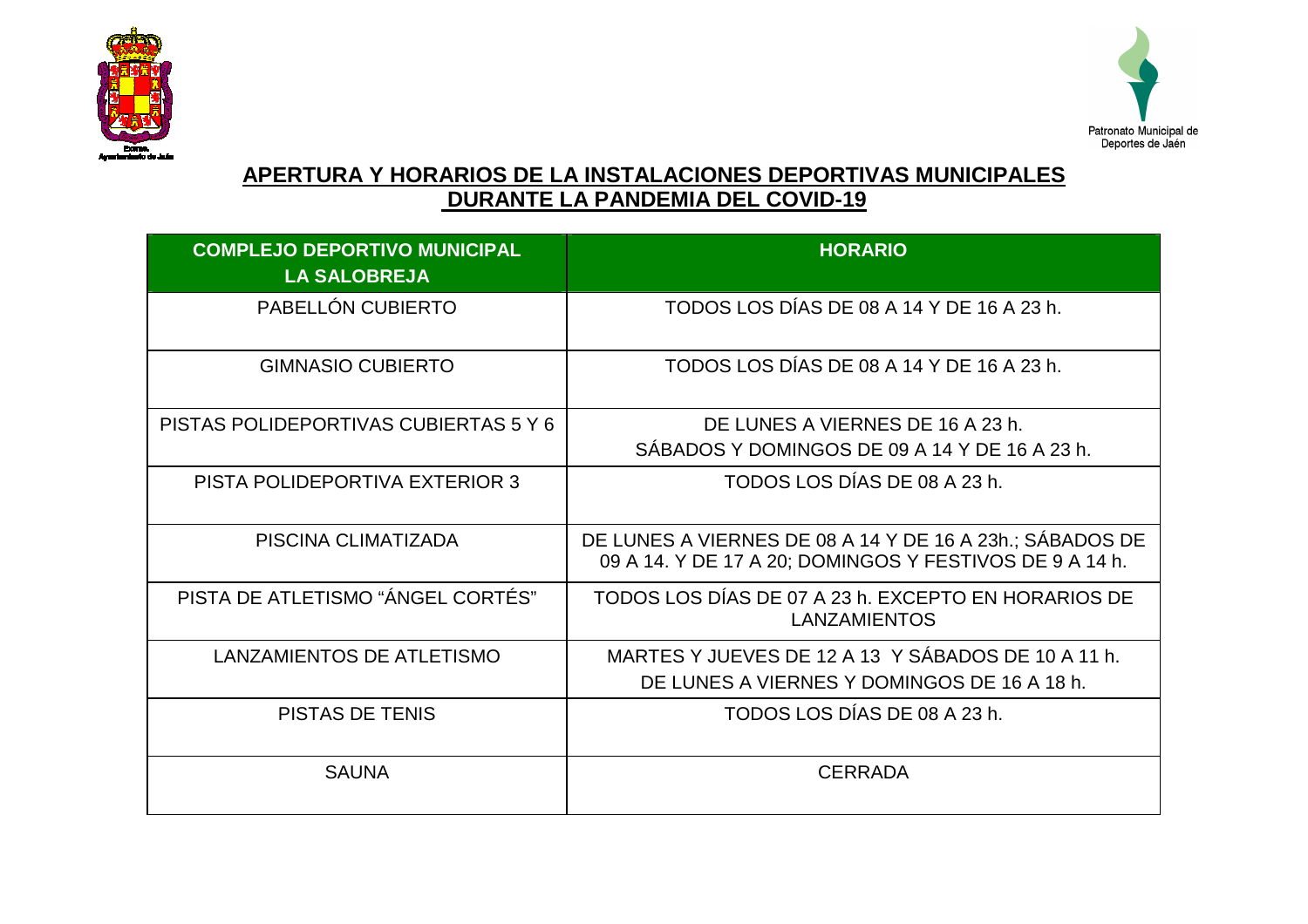



| <b>PARQUE DEPORTIVO MUNICIPAL</b><br>FERNANDO ARÉVALO (SALOBREJA) | <b>HORARIO</b>                                  |
|-------------------------------------------------------------------|-------------------------------------------------|
| <b>FRONTÓN CUBIERTO</b>                                           | TODOS LOS DÍAS DE 08 A 14 Y DE 16 A 23 h.       |
| SALA DE USOS MÚLTIPLES                                            | TODOS LOS DÍAS DE 08 A 14 Y DE 16 A 23 h.       |
| <b>PISTAS DE SQUASH</b>                                           | TODOS LOS DÍAS DE 08 A 14 Y DE 16 A 23 h.       |
| CAMPO DE FÚTBOL 5                                                 | TODOS LOS DÍAS DE 08 A 14 Y DE 16 A 23 h.       |
| PISTAS DE PÁDEL                                                   | TODOS LOS DÍAS DE 08 A 14 Y DE 16:30 A 22:30 h. |

| <b>COMPLEJO DEPORTIVO MUNICIPAL</b> | <b>HORARIO</b>                           |
|-------------------------------------|------------------------------------------|
| <b>LAS FUENTEZUELAS</b>             |                                          |
| PABELLÓN CUBIERTO                   | TODOS LOS DÍAS DE 08 A 14 Y DE 16 A 23 h |
| VELÓDROMO                           | TODOS LOS DÍAS DE 07 A 23 h.             |
| <b>PISTAS DE TENIS</b>              | TODOS LOS DÍAS DE 07 A 23 h.             |
| PISTAS POLIDEPORTIVAS EXTERIORES    | TODOS LOS DÍAS DE 08 A 23 h.             |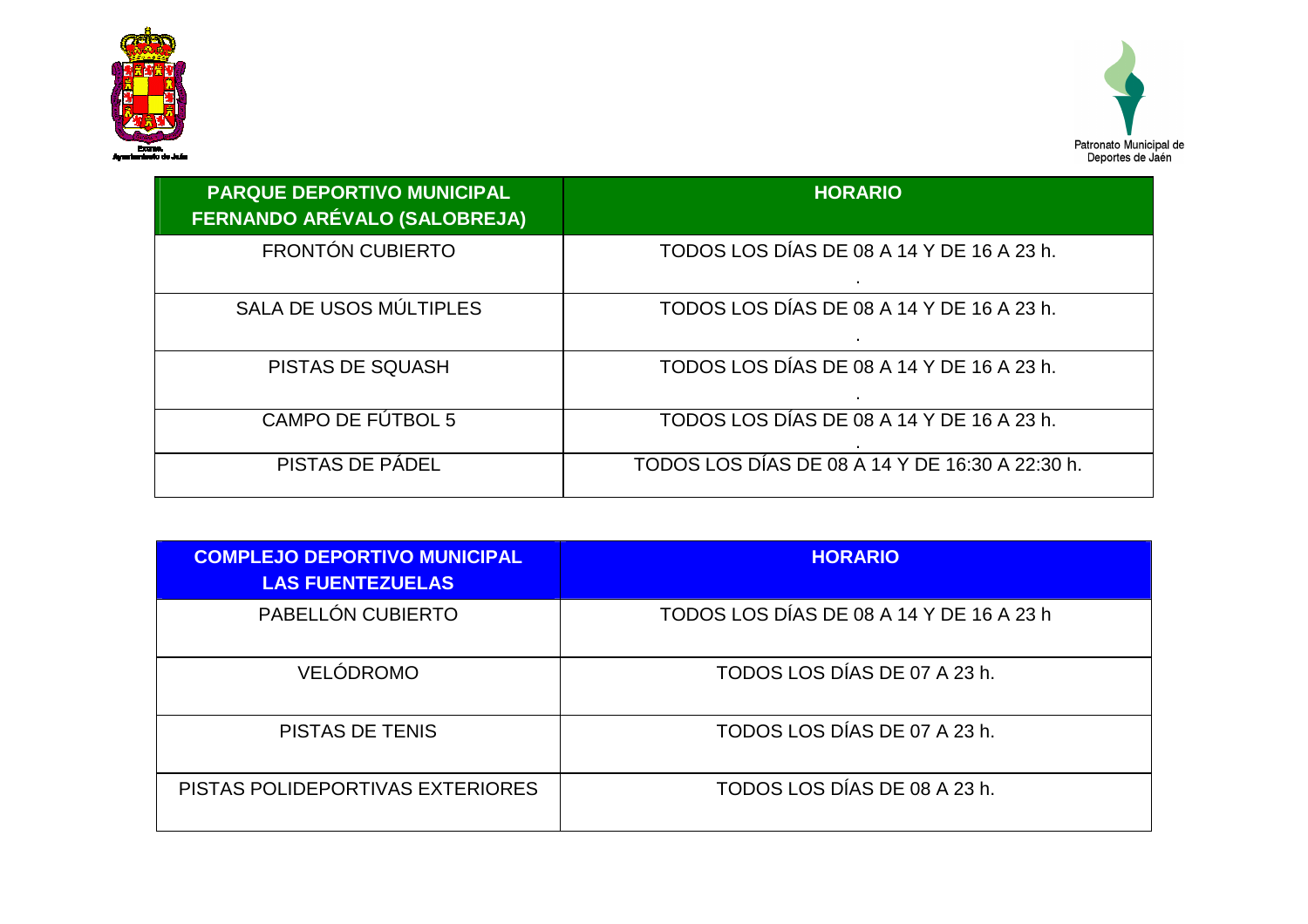| PISCINA CLIMATIZADA               | DE LUNES A VIERNES DE 09 A 23 h.; SÁBADOS DE 09 A 14 h.<br><b>DOMINGOS CERRADA</b> |
|-----------------------------------|------------------------------------------------------------------------------------|
| CAMPO DE CÉSPED ARTIFICIAL        | <b>CERRADO</b>                                                                     |
| CALISTENIA Y APARATOS DE GIMNASIA | <b>CERRADO</b>                                                                     |

| <b>PABELLON POLIDEPORTIVO</b><br>"CARLOS MARTINEZ" | <b>HORARIO</b><br>DE LUNES A VIERNES DE 16 A 23 h.<br>SÁBADOS DE 09 A 14 Y DE 16 A 23 h. DOMINGOS DE 09 A 14 h. |
|----------------------------------------------------|-----------------------------------------------------------------------------------------------------------------|
| SALA DE USOS MÚLTIPLES                             | DE LUNES A VIERNES DE 16 A 23 h.                                                                                |

| <b>PABELLON POLIDEPORTIVO</b> | <b>HORARIO</b>                                                         |
|-------------------------------|------------------------------------------------------------------------|
| <b>WANUEL JARA LABELLA"</b> . | DE LUNES A VIERNES DE 16 A 23 h.                                       |
|                               | SÁBADOS DE 09 A 14 Y DE 16 A 23 h.; DOMINGOS DE 09 A 14 h <sup>1</sup> |

| <b>CAMPO DE CÉSPED ARTIFICIAL</b> | <b>HORARIO</b>                                |
|-----------------------------------|-----------------------------------------------|
| <b>LAS LAGUNILLAS</b>             | DE LUNES A VIERNES DE 16 A 23 h.              |
|                                   | SÁBADOS Y DOMINGOS DE 09 A 14 Y DE 16 A 23 h. |